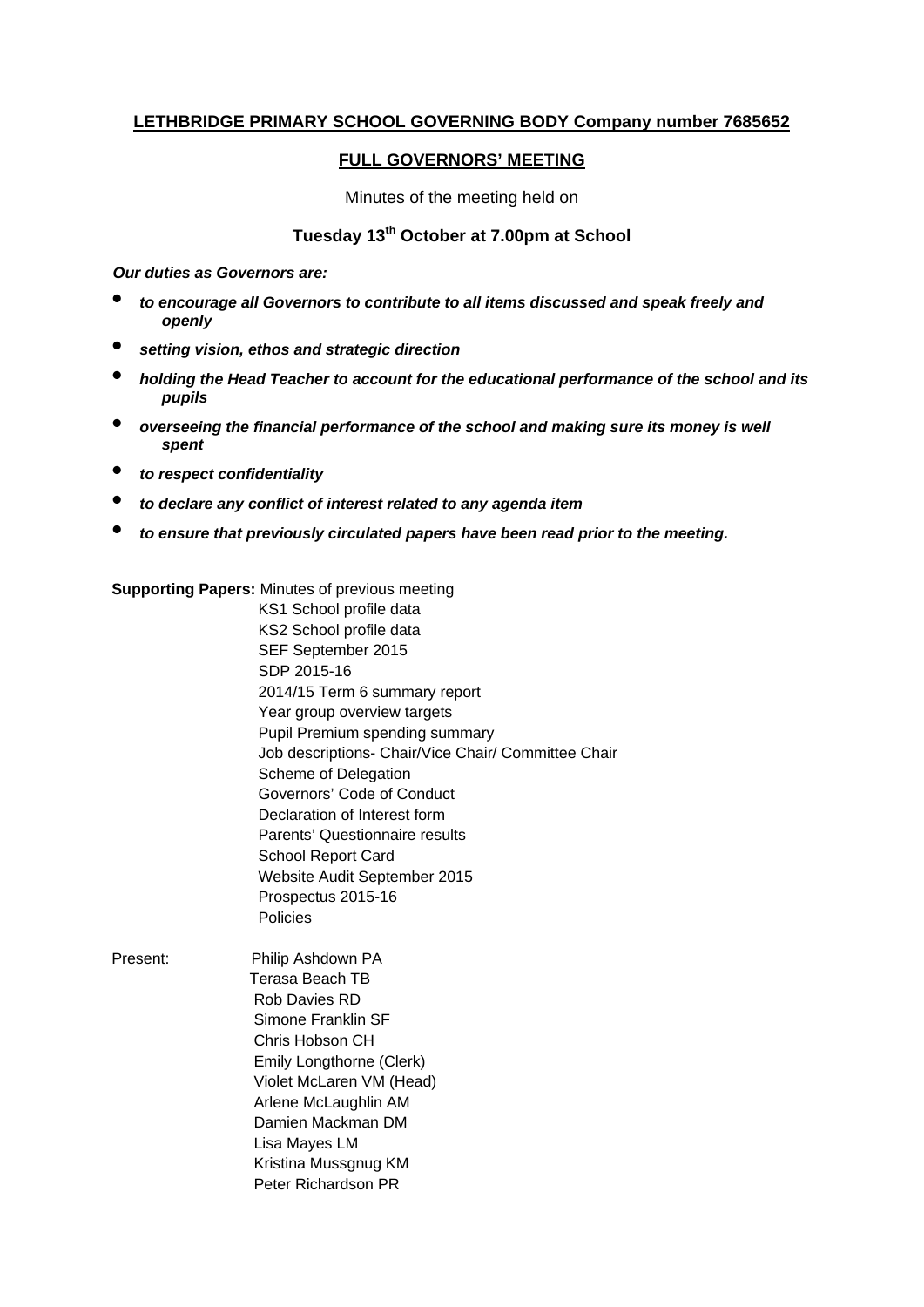Caron Short CS Chris Webb CW Patrick Weir (Chair)

## **1) Welcome, apologies and declarations of interest**

Apologies were accepted and received from Tara Moran and Matthew Simpson.

## **2) Notifications of items for AOB**

There were no items for AOB.

## **3) Minutes of Previous Meeting held 13th July 2015**

These had been circulated prior to the meeting and were accepted as a correct record.

## **4) Matters arising**

Minute 4: RD to circulate ICT report

Minute 4: Learning walk completed

Minute 4: Website has been updated

Minute 4: Governor communications letter sent to parents

Minute 5: Feedback to parents on new school timings sent in letter to parents

Minute 6: Powerpoint on British Values still to be circulated

Minute 7: Incentivise take up of PP, newsletter to be sent to parents

Minute 9: Letter on attainment sent to parents

Minute 11: PW to complete Safeguarding report

Minute 15: Inclusion of cycling in healthy schools policy to be done at next FGB

Minute 15: Admissions policy updated

Minute 16: AM analysed the results of the parent survey

Minute 16: VM to investigate problems with school meals and circulate findings

## **5) Appointment of Chair and Vice Chair**

PW stated that he was happy to continue as Chair and all Governors supported this. RD has come to the end of his term of office which has left a vacancy for Vice Chair. TB and KM both volunteered for the position. TB and KM left the room so that Governors could discuss. Governors agreed to appoint KM as Vice Chair as she has served the school as a Governor for a longer period of time.

## **6) Scheme of Delegation**

The Scheme of Delegation had been circulated prior the meeting. The only change is that there is now only one Committee - Finance and Staffing.

## **7) Review Pecuniary Interests Register**

Declaration of Pecuniary Interest forms were available at the meeting for anyone who had not yet completed one. Any outstanding forms need to be returned to the school office as soon as possible.

## **8) Confirm attendance of Head at Safer Recruitment training**

VM has been booked onto the course to attend in November. ( $26<sup>th</sup>$  November)

## **9) Data report from Head**

VM reported that performance was good across the whole school. The focus for this year is minimising the gender gap between boys' and girls' writing. VM noted that boys are meeting the national average but not enough are exceeding it. Small groups of boys are not meeting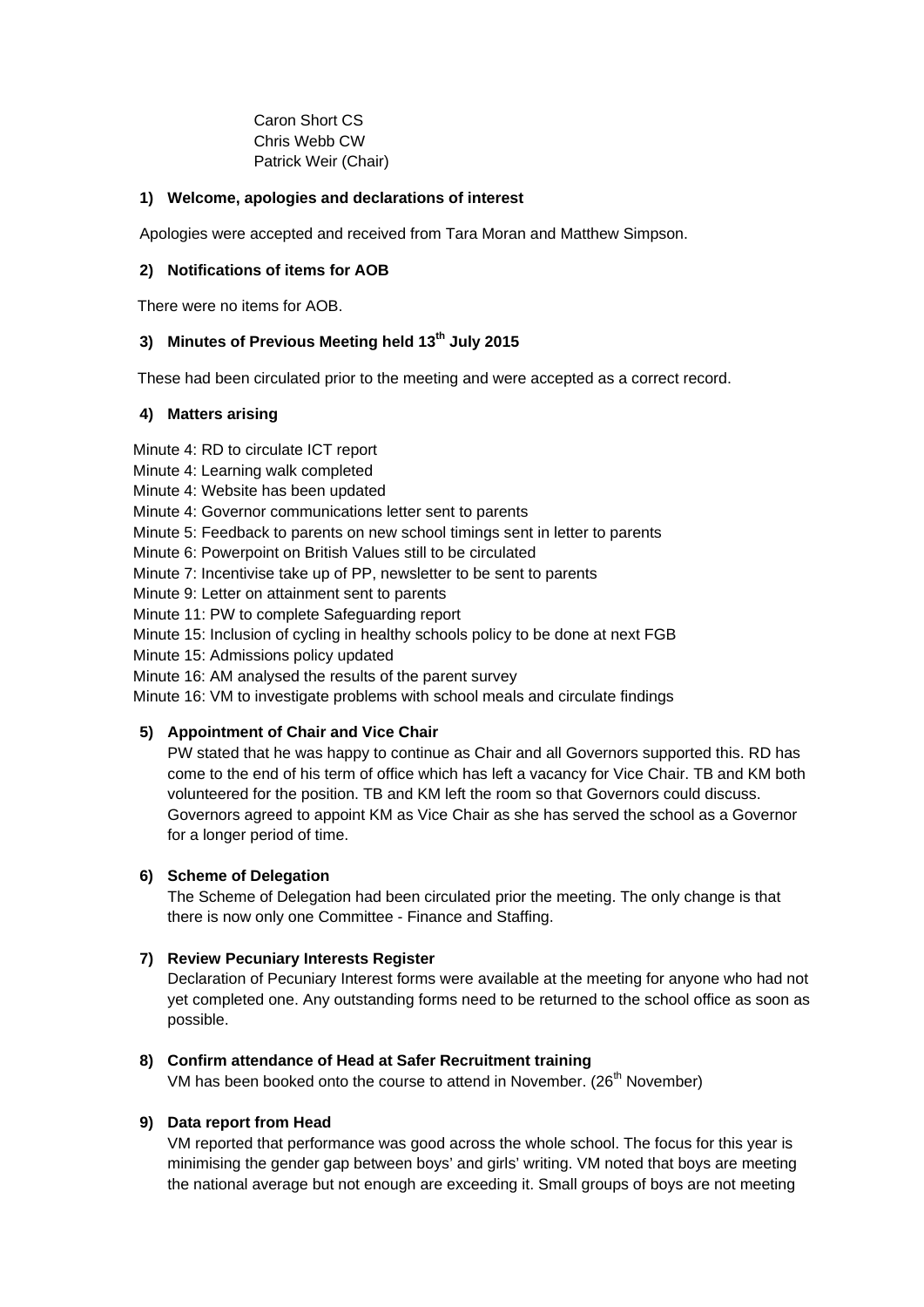the average, particularly in the current year 5 group. They are to visit Commonweal to meet an author and take part in a writing competition with year 10 mentors to improve motivation. Year 5 also has three teachers working to close the gaps with small groups. VM stated that teachers have been made aware of any groups of children they have who are currently underachieving. SF stated that the KS1 and KS2 data results were fantastic and the graphs showing the school results against the Local Authority were very effective. SF questioned if VM could share these with parents. SF enquired about the Pupil Premium children scoring below average in KS1. LM checked the data and only one child in KS1 with a Statement did not pass. CH enquired if the school knew what the new data reports would look like with the new curriculum. VM said that they are unsure. CS attended the Somerset Literacy meeting and fed back that Lethbridge is currently doing more than other schools in terms of data and opportunities for mastery. LM reported that in order to push on most able children, they will go onto the next year's work if appropriate. VM reported that year 5 and 6 will be put into sets for Maths after half term. **ACTION VM- SHARE GRAPHS**

VM reported that expectations were agreed in SLT and phase teams, and targets have been set for this year for all year groups. VM reported that current year 6s are expected to do as well as or better than the previous year 6s which is a positive for the first year of the new tests.

PW said that an explanation of terminology such as mastery will be added to the next Governors letter to parents. **ACTION PW** 

### **10) Pupil premium report 2014/15**

LM reported that PP children at Lethbridge are doing as well as the other children. LM added that PP children without SEN are doing better than Non-PP children. This year the percentage of PP children at school has dropped from 11% to 8% due to adopted children leaving school and fewer parents signing up due to free school meals. PR referred to a news report stating that the national average percent of PP was 4% meaning Lethbridge is above the average. LM reported that a large sum of the PP money was spent on year 5 teachers to support groups and on year 1 phonics interventions. Expenditure on Educational Psychologists has been dropped as not enough progress was made to warrant the cost. LM added that the school could share PP successes.

### **ACTION PW- SHARE IN NEWSLETTER**

#### **11) New School Development Plan, link to Vision and SEF**

VM reminded everyone that the Vision statement is Live, Learn and Achieve at Lethbridge. VM explained the format of the SDP, reporting that there are three priorities for each category and bullet points on how the school will achieve them. VM reported that the aim stated in the SEF is for progress and attainment to remain high using the new curriculum and for the school to create a culture of achievement. TB questioned if the catchment profile had changed. VM explained that there had been an increase in EAL children at Lethbridge and children with statements who are not from the catchment area. VM reported that a focus is on staff to be involved in their own development and they plan for cluster school staff to observe each other and do planning together. LM is doing a project for her NPQH course where she will set up a cluster booklet of expertise.

PW added that in the Community/ Partnership with parents section, Governors could raise their profile by having coffee mornings where parents can meet with Governors and discuss solutions to any issues. Governors could also raise their profile by providing newsletter updates and a calendar of events.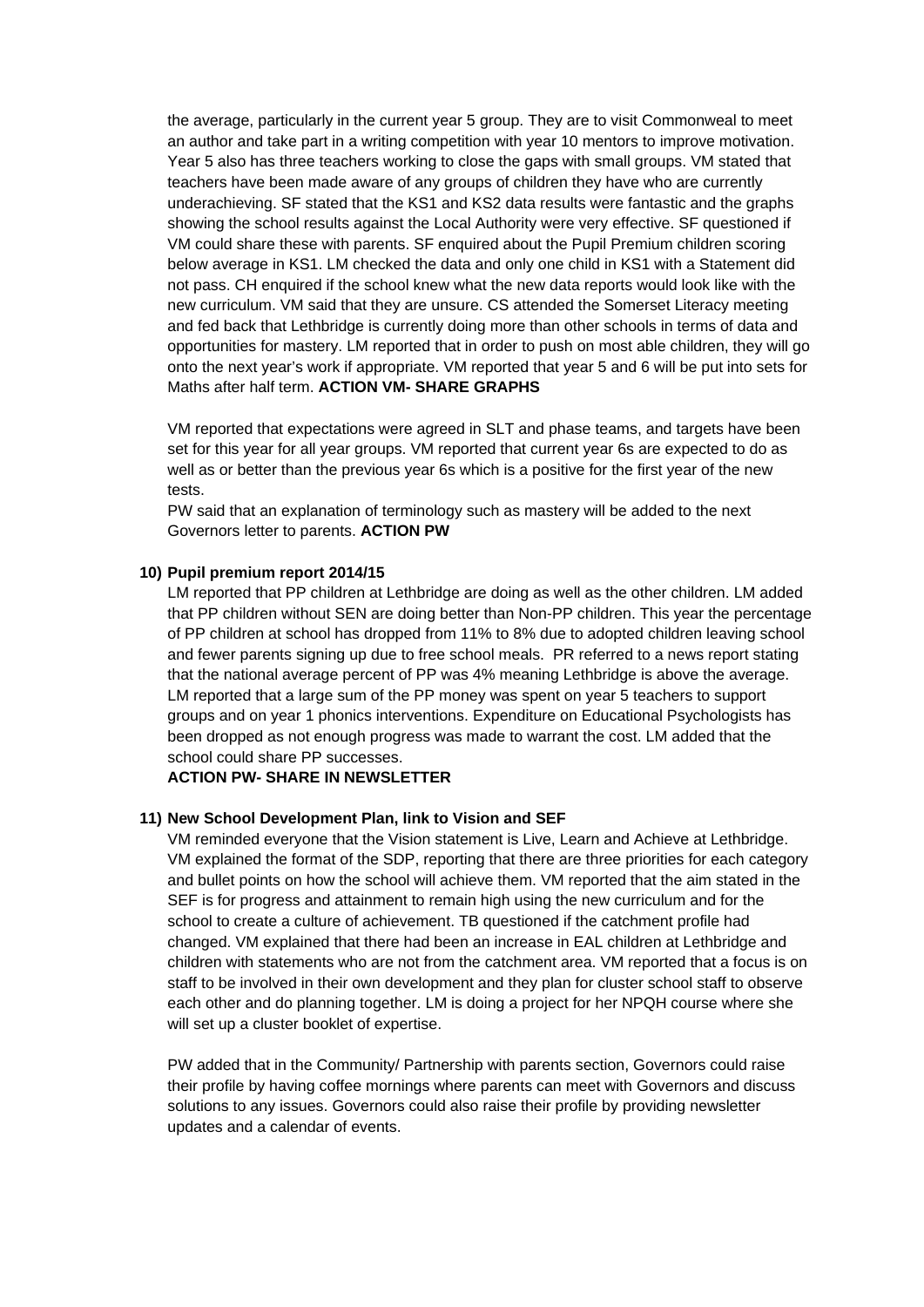VM stated that the school is grading itself as Outstanding. The Governors agree to this selfassessment.

### **12) New Prospectus**

The new prospectus had been circulated prior to the meeting. VM stated that there had only been a few minor changes such as the Head Boy/Girl and updated data results and photos. British values has also been added to the prospectus. PW confirmed that the Governors are supportive of the new prospectus.

### **13) Head performance review**

The date of the performance review will be decided at the next FGB meeting. VM was asked by the Governors to forward possible dates for performance management. **ACTION VM** 

### **14) Performance related pay policy**

The policy has been circulated prior to the meeting. PW stated that the policy is following national guidance. The Governors approved the policy. Date to be set for Pay Panel to review Headteacher performance and its recommendations to be reported back at next FGB.

#### **15) Feedback from F&S committee**

PA informed Governors that the next meeting is  $23<sup>rd</sup>$  November which will include the audit. The Scheme of Delegation was checked to confirm the structure of the committee which is: 3 community members, 2 parents, 2 members of staff and the Head. There is a vacancy for a community governor. KM has joined the F&S committee as part of her new role as Vice Chair.

#### **16) Governors statement on behaviour**

VM reported that Governors need to provide a statement on how the school manages behaviour, endorsing the behaviour policy. PW will create and circulate the statement**. ACTION PW** 

### **17) Website compliance report**

The website audit had been circulated prior to the meeting. VM reported that the governor page had been updated, the company number was on the website and the SEN and Equality policies had been added.

VM reported that a summary of pecuniary interests needs to be added. **ACTION CLERK** The Governors' statement on behaviour needs to be added. **ACTION PW** The SEN report is still to be completed and put on the website in November. PR added that the Safeguarding and LAC reports need to be sent to the Local Authority by

18th December. LM has these reports, to be checked with PW. **ACTION LM/PW** 

### **18) Policies**

The following policies had been circulated prior to the meeting: Admissions, Child Protection, Behaviour, Collective Worship, Sex and Relationships, EYFS, Whistle Blowing, Teachers' Pay, Induction and Governors' Code of Conduct. VM reminded that only statutory policies need to be approved by Governors. VM had made amendments to the policies following feedback from TB and KM. VM thanked staff that had helped update the policies. PW confirmed that the Governors approve the policies.

All Governors need to sign the Code of Conduct and return to the school office. **ACTION ALL** CH asked if Governors could have a list of policies and review dates. **ACTION CLERK** 

### **19) Governor updates**

The Link Governors were confirmed as: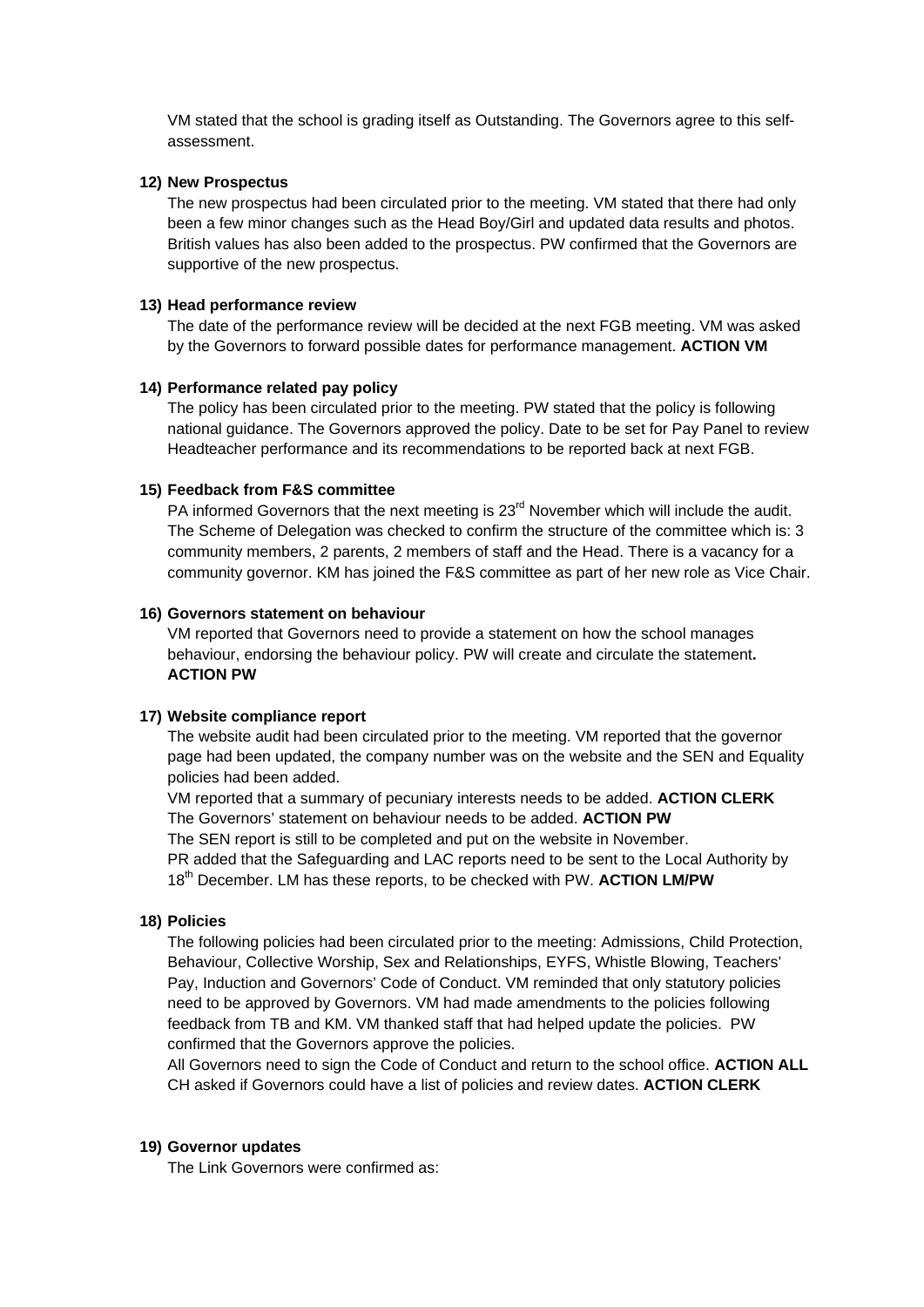PW- Safeguarding and Values SF- English DM- Maths CH- P.E KM- SEN/LAC/PP TB- Most Able SF- FOL Link As RD has come to the end of his term, there is a vacancy for ICT link governor.

The parent survey results were analysed by AM and had been circulated prior to the meeting. AM reported that they were great results. CH suggested that the results were sent to parents. It was agreed that the school was well led and managed. AM reported that some negative comments are contradictory or reflect the time of year the survey was sent out. Comments about bullying were very specific. Repeated themes in the parents' comments were sports day, homework, progress meetings and clubs. CS suggested that Governors reiterate the homework policy and LM suggested that parents are involved in organising sports day. LM rebuffed the comments made about the cost of school trips. AM suggested that parents could have a comments box in the school office. SF added that there was good feedback from parents about the projects, although parents could be made more aware of these. PW stated that he will invite parents in the governor letter to a coffee morning where parents can give their input on the repeated themes and meet with teaching staff and Governors, including CH (link governor for P.E) and Governors can respond assertively to any negative comments. **ACTION PW** 

PW also added that a calendar of events including link visits and events will be shared with parents. **ACTION PW/CLERK** 

RD has come to the end of his term of office. PW thanked RD for a long service to the governing body, through several important changes to the school such as becoming an academy. PW said that RD will be missed. RD thanked the governing body. KM is the new Vice Chair.

CS has also come to the end of her term. PW thanked CS for her time as a staff governor. There is now a vacancy for a staff governor. **ACTION CLERK** 

PW stated that the vacancy for a community governor would ideally be filled by someone with experience with health and safety, HR, ICT or project management. PW suggested Governors use Involve to recruit a new governor. TB added that she has had experience of Involve not being effective. DM recommended the use of ESCOSS. RD added that he will use his link with Nationwide to enquire if any staff are interested. TB informed Governors that Zurich pay the school £200 if a member of Zurich staff is a governor. PW will add the community governor vacancy to the parents' letter. KB suggested that it be made clear that parents can suggest someone they know for the role who is not a parent at school. **ACTION PW** 

### **20) AOB**

There were no items for AOB.

### **21) Date of next meeting**

Governors agreed the next meeting is to be on Tuesday 1<sup>st</sup> December at 7pm.

### **22) Close of meeting**

PW closed the meeting at 8:48pm.